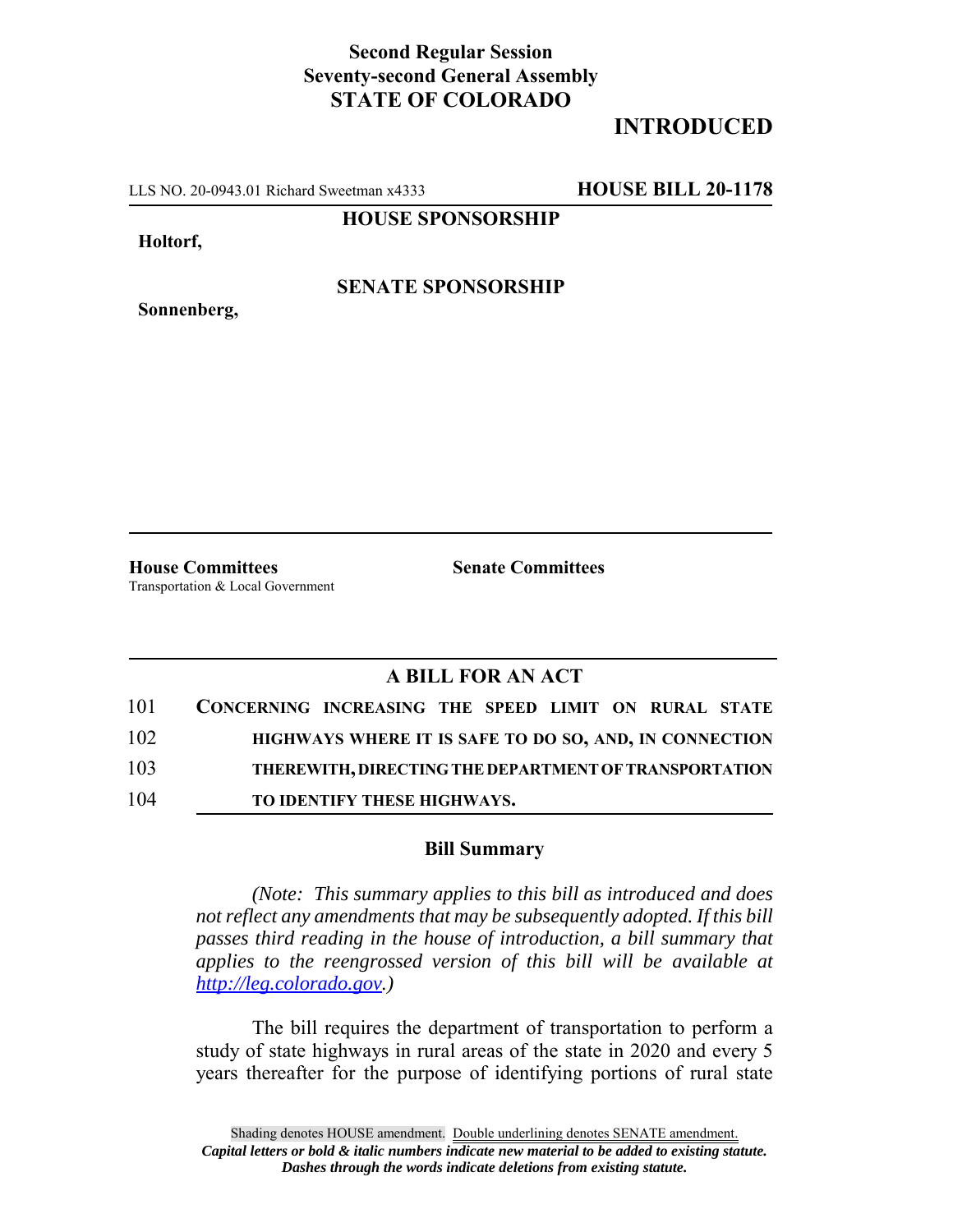highways where the speed limit can be raised to 70 miles per hour without endangering public safety. On or before January 1, 2021, and every 5 years thereafter, the department shall complete its study and:

- Submit a report to committees of reference of the general assembly; and
- ! Increase the speed limit to 70 miles per hour for each portion of rural state highway that is identified by the study.
- 1 *Be it enacted by the General Assembly of the State of Colorado:*
- 2 **SECTION 1.** In Colorado Revised Statutes, 42-4-1102, **add** (3.5)
- 3 as follows:
- 

 **42-4-1102. Altering of speed limits - department to study rural state highways and increase speed limits every five years - definitions.** (3.5) (a) IN 2020 AND EVERY FIVE YEARS THEREAFTER, THE DEPARTMENT OF TRANSPORTATION, REFERRED TO IN THIS SUBSECTION (3.5) AS THE "DEPARTMENT", SHALL PERFORM A STUDY OF STATE HIGHWAYS IN RURAL AREAS OF THE STATE FOR THE PURPOSE OF IDENTIFYING PORTIONS OF RURAL STATE HIGHWAYS WHERE THE SPEED LIMIT CAN BE RAISED TO SEVENTY MILES PER HOUR WITHOUT ENDANGERING PUBLIC SAFETY. IN IDENTIFYING THESE PORTIONS OF RURAL STATE HIGHWAYS, THE DEPARTMENT SHALL CONSIDER:

# 14 (I) WHETHER THE PORTION OF HIGHWAY IS PREDOMINANTLY 15 STRAIGHT;

16 (II) THE QUALITY OF THE SURFACE OF THE PORTION OF HIGHWAY, 17 INCLUDING WHETHER THE PORTION OF HIGHWAY HAS BEEN RESURFACED 18 RECENTLY;

19 (III) THE PRESENCE OR ABSENCE OF ADEQUATE SPACE ALONG 20 BOTH SIDES OF THE PORTION OF HIGHWAY TO ALLOW A VEHICLE TO SAFELY 21 PULL OVER TO THE SIDE OF THE HIGHWAY; AND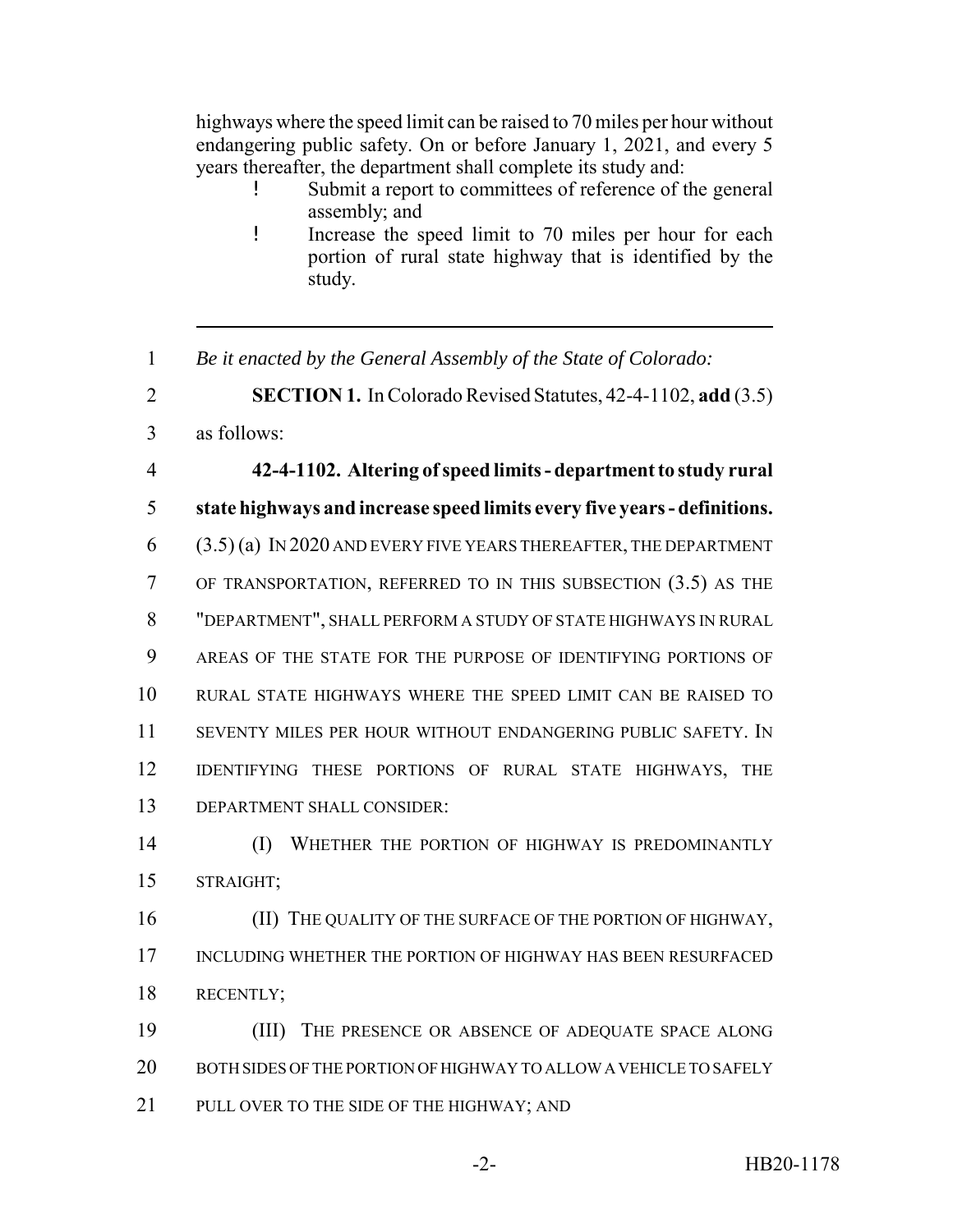(IV) ANY OTHER SAFETY CONCERNS THAT THE DEPARTMENT, IN 2 ITS DISCRETION, INCLUDES IN THE REPORT.

 (b) IN IDENTIFYING PORTIONS OF RURAL STATE HIGHWAYS WHERE THE SPEED LIMIT CAN BE RAISED TO SEVENTY MILES PER HOUR PURSUANT TO SUBSECTION (3.5)(a) OF THIS SECTION, THE DEPARTMENT SHALL GIVE PREFERENCE TO PORTIONS OF RURAL STATE HIGHWAYS THAT:

(I) CONNECT RURAL TOWNS TO ONE OR MORE CITIES; AND

(II) ARE RELATIVELY HEAVILY TRAVELED.

9 (c) NOTWITHSTANDING SECTION -1-136  $(11)(a)(I)$ , ON OR BEFORE JANUARY 1, 2021, AND ON OR BEFORE EACH JANUARY 1 EVERY FIVE YEARS THEREAFTER, THE DEPARTMENT SHALL COMPLETE THE STUDY DESCRIBED IN SUBSECTION (3.5)(a) OF THIS SECTION AND SUBMIT A REPORT TO THE TRANSPORTATION AND LOCAL GOVERNMENT COMMITTEE AND THE RURAL AFFAIRS AND AGRICULTURE COMMITTEE OF THE HOUSE OF REPRESENTATIVES, OR ANY SUCCESSOR COMMITTEES, AND TO THE TRANSPORTATION AND ENERGY COMMITTEE OF THE SENATE, OR ANY SUCCESSOR COMMITTEE. THE REPORT MUST SUMMARIZE THE CONCLUSIONS OF THE STUDY AND INDICATE THE PORTIONS OF RURAL STATE HIGHWAYS FOR WHICH THE DEPARTMENT WILL INCREASE THE SPEED 20 LIMIT PURSUANT TO SUBSECTION  $(3.5)(d)$  OF THIS SECTION.

21 (d) ON OR BEFORE JANUARY 1, 2021, AND ON OR BEFORE EACH JANUARY 1 EVERY FIVE YEARS THEREAFTER, THE DEPARTMENT, PURSUANT TO ITS AUTHORITY UNDER THIS PART 11, SHALL INCREASE THE SPEED LIMIT TO SEVENTY MILES PER HOUR FOR EACH PORTION OF RURAL STATE HIGHWAY THAT IS IDENTIFIED BY THE STUDY DESCRIBED IN SUBSECTION (3.5)(a) OF THIS SECTION.

(e) NOTWITHSTANDING ANY PROVISION OF THIS SECTION AND